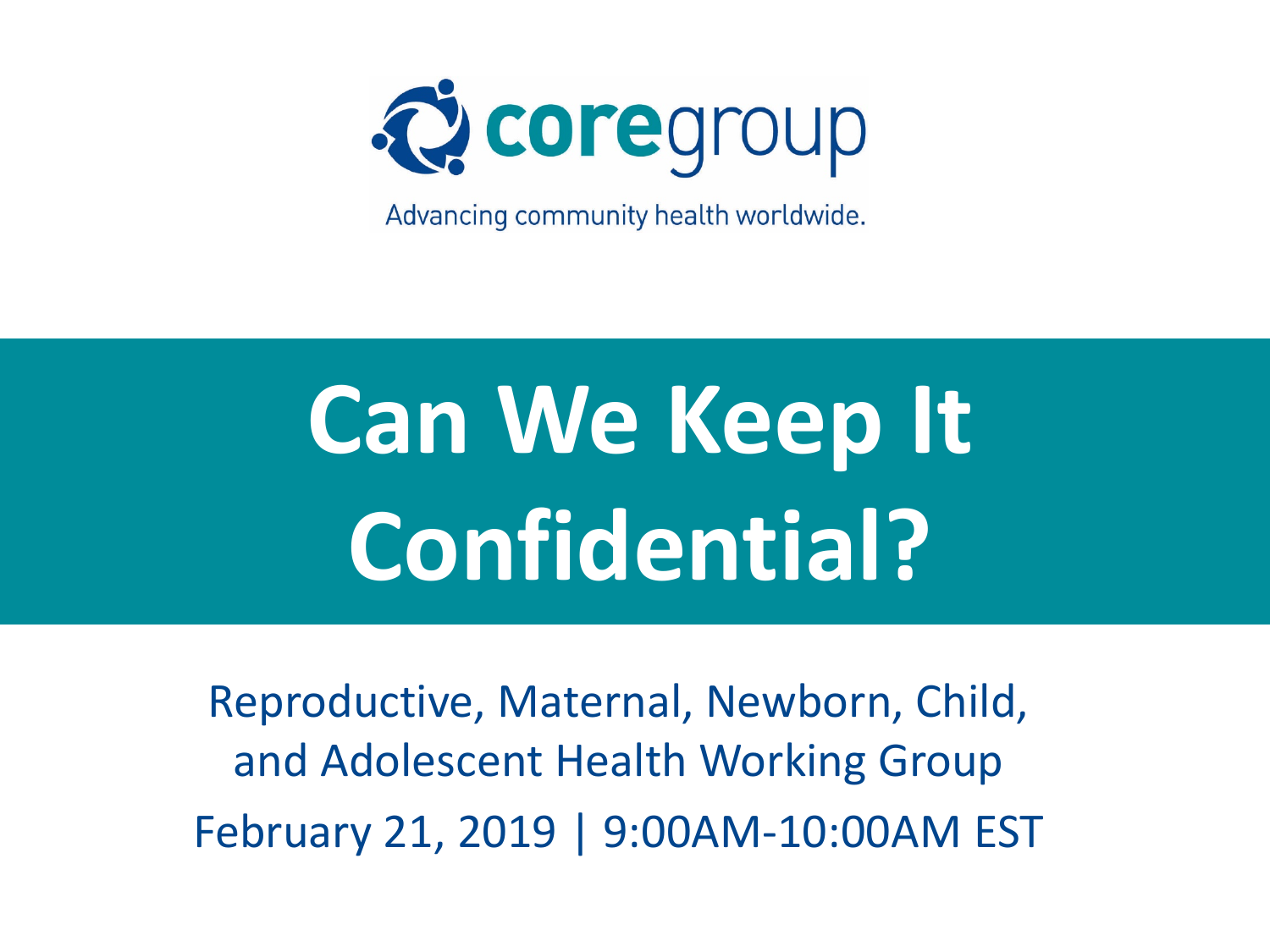#### **Meet The Presenters**

- **Bertha Onduso** Medical Student, University of Nairobi
- **June Nguru** University Student, Maryland
- **Jane Otai** Adolescent Health Advisor, Jhpiego
- **Tamera Coyne-Beasley**  Professor, Director of Adolescent Medicine, UAB
- **Mychelle Farmer**  RMNAH co-chair (moderator)

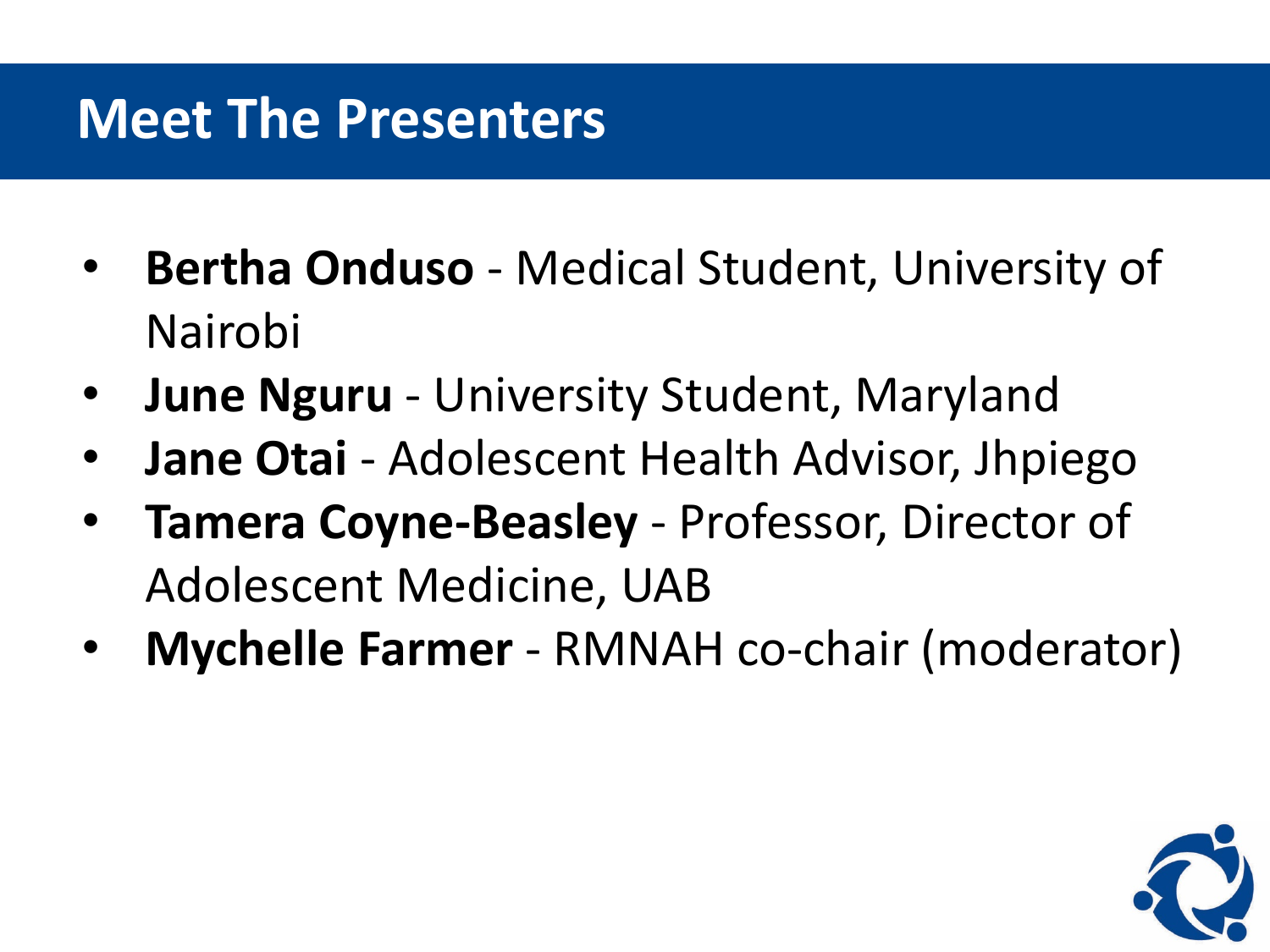# **What's the Problem?**

- Adolescents present with unique health concerns
- The first point of contact for reproductive health care occurs in adolescence (10- 19yo)
- Providers may not be prepared
- Providers may be abusive
- Policies do not adequately address confidentiality



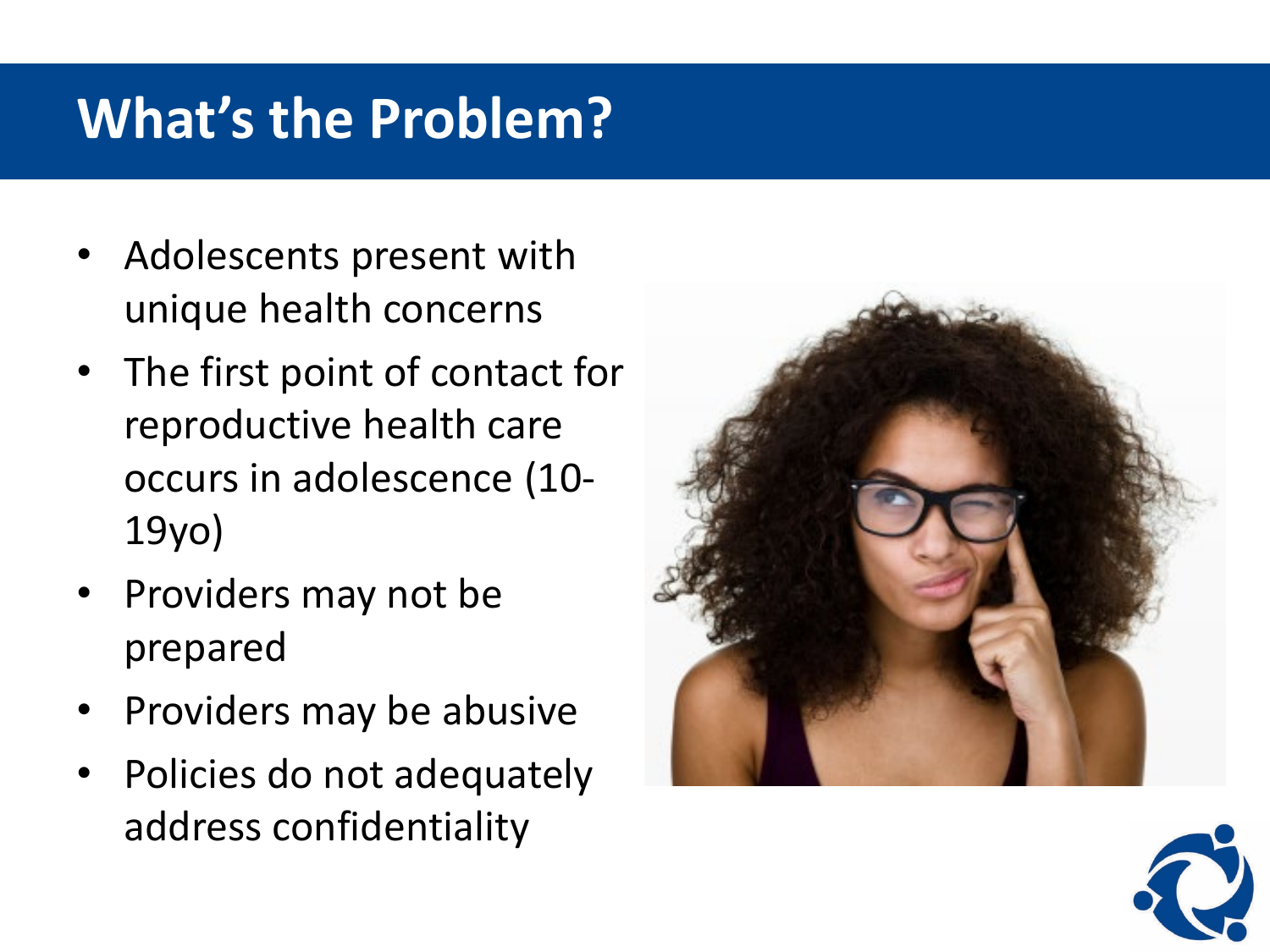# **Objectives**

- Understand clinical settings in which confidentiality for adolescent reproductive health is vulnerable
- Identify at least two cultural barriers that affects confidentiality
- Identify ways that adolescent health policies can strengthen confidential services for adolescent reproductive health



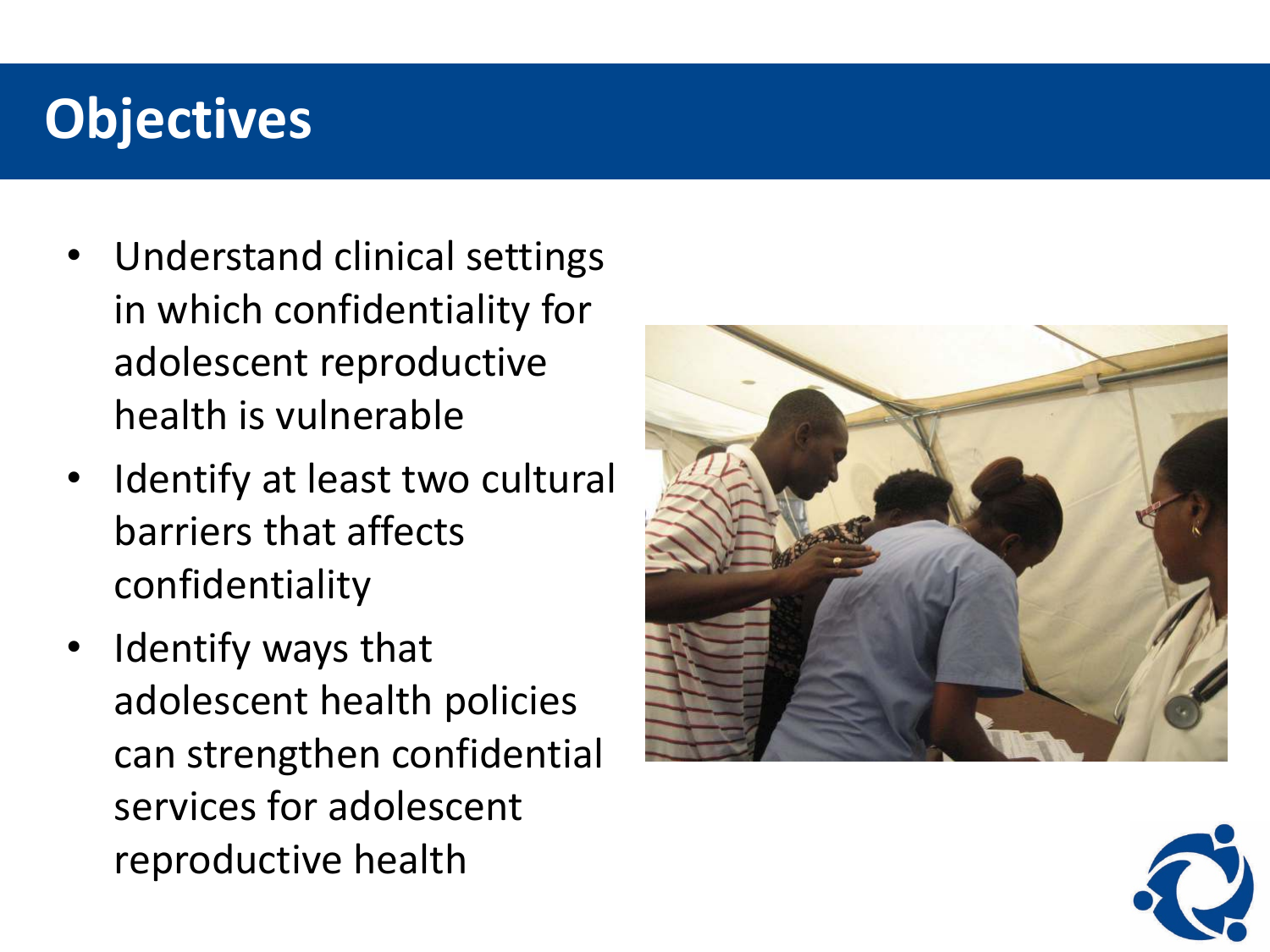- Wote, 18 yo university student in Kenya
- Requests contraceptive counseling
- Requests confidentiality



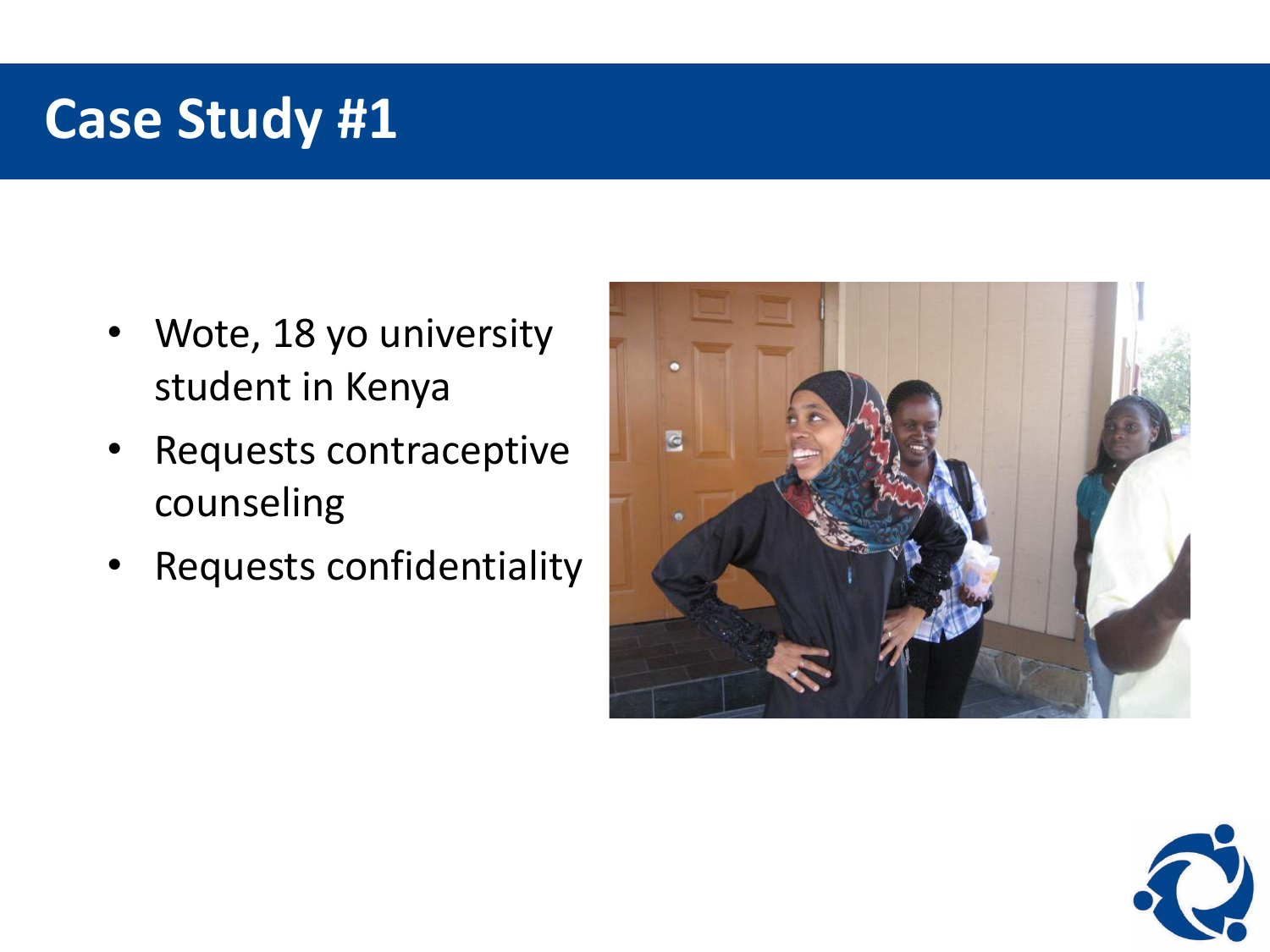- What is health practitioner's primary responsibility?
- How can the practitioner preserve Wote's confidentiality?
- What about Wote's parents?



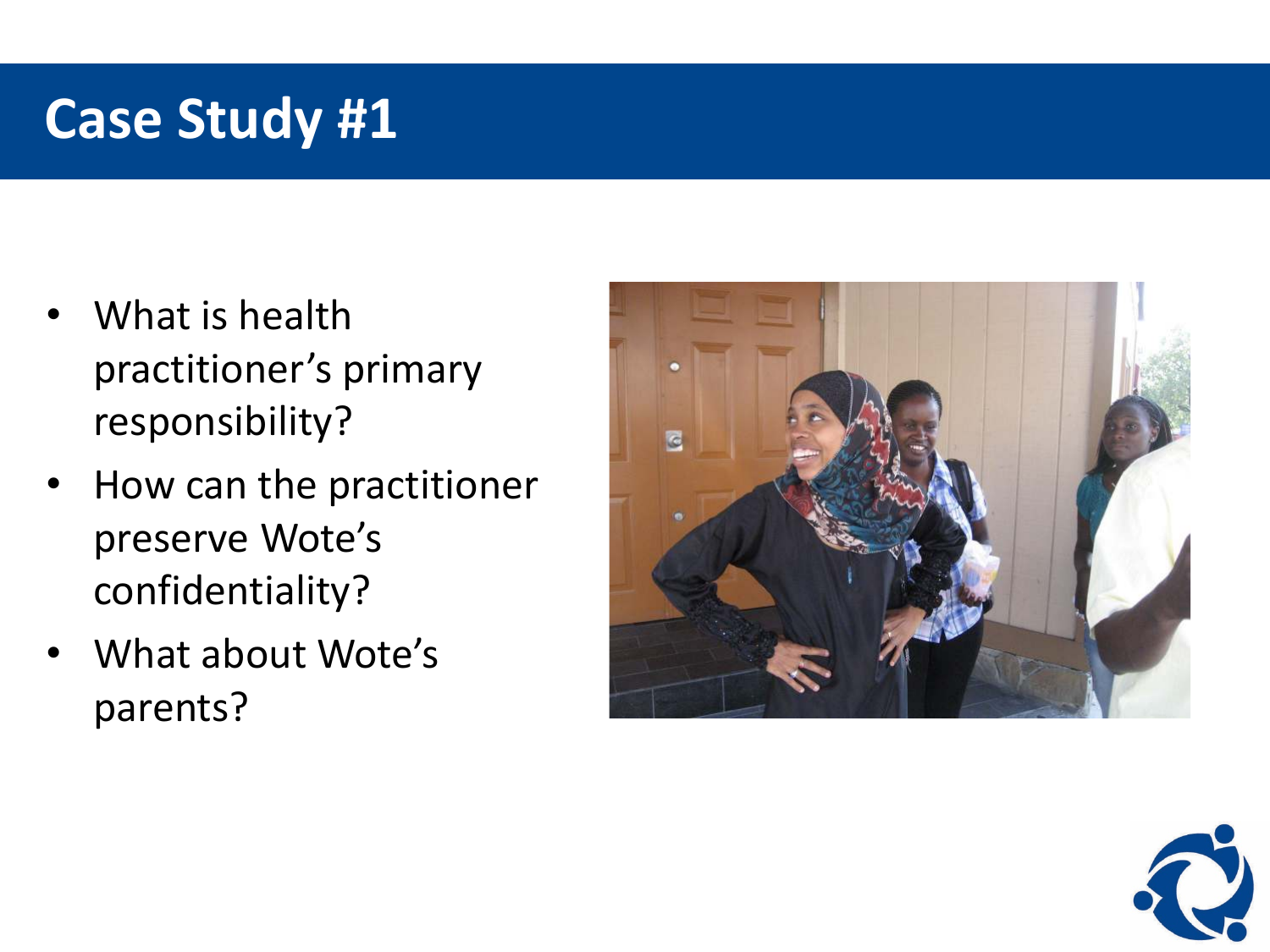- Kui, 16 yo, requesting an abortion
- Married but her husband is abusive
- She requests confidentiality concerning this request and this clinic visit



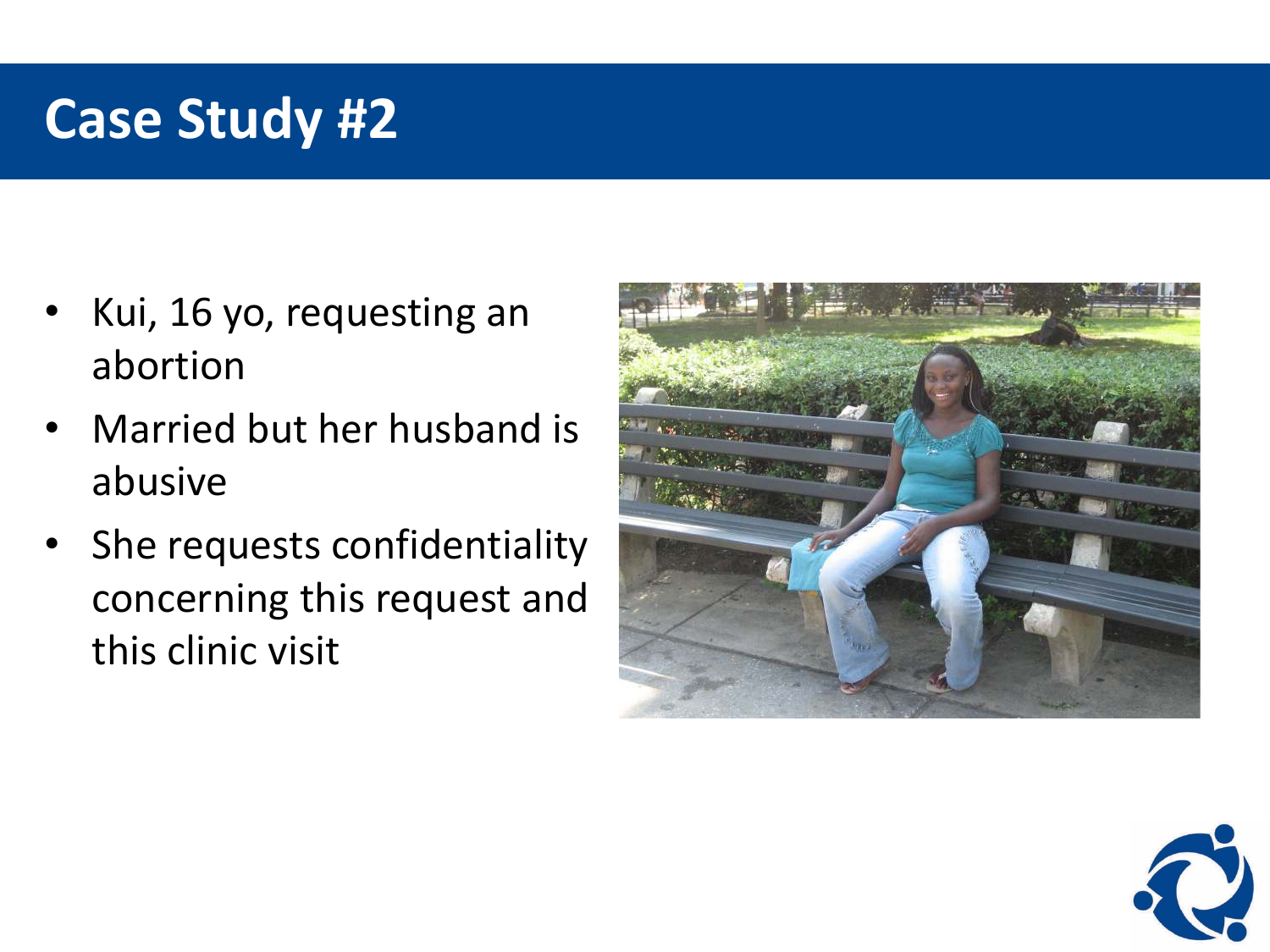- Can Kui receive care as an emancipated minor?
- How will her marital status affect her rights to confidential services?
- What would you do?



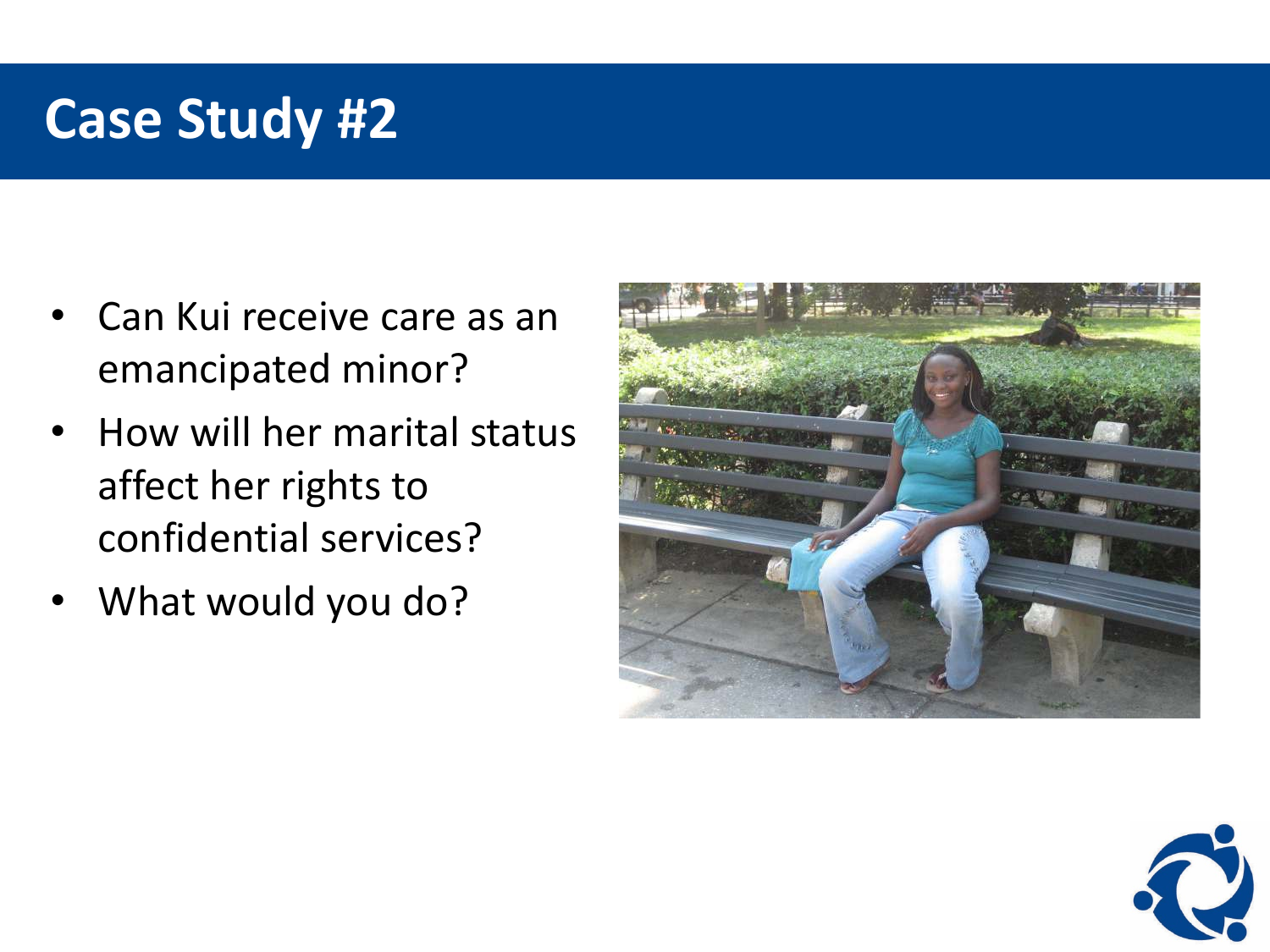- Patrick is a 15yo adolescent, attending the school-based clinic
- Feeling hopeless
- Teased and bullied in school



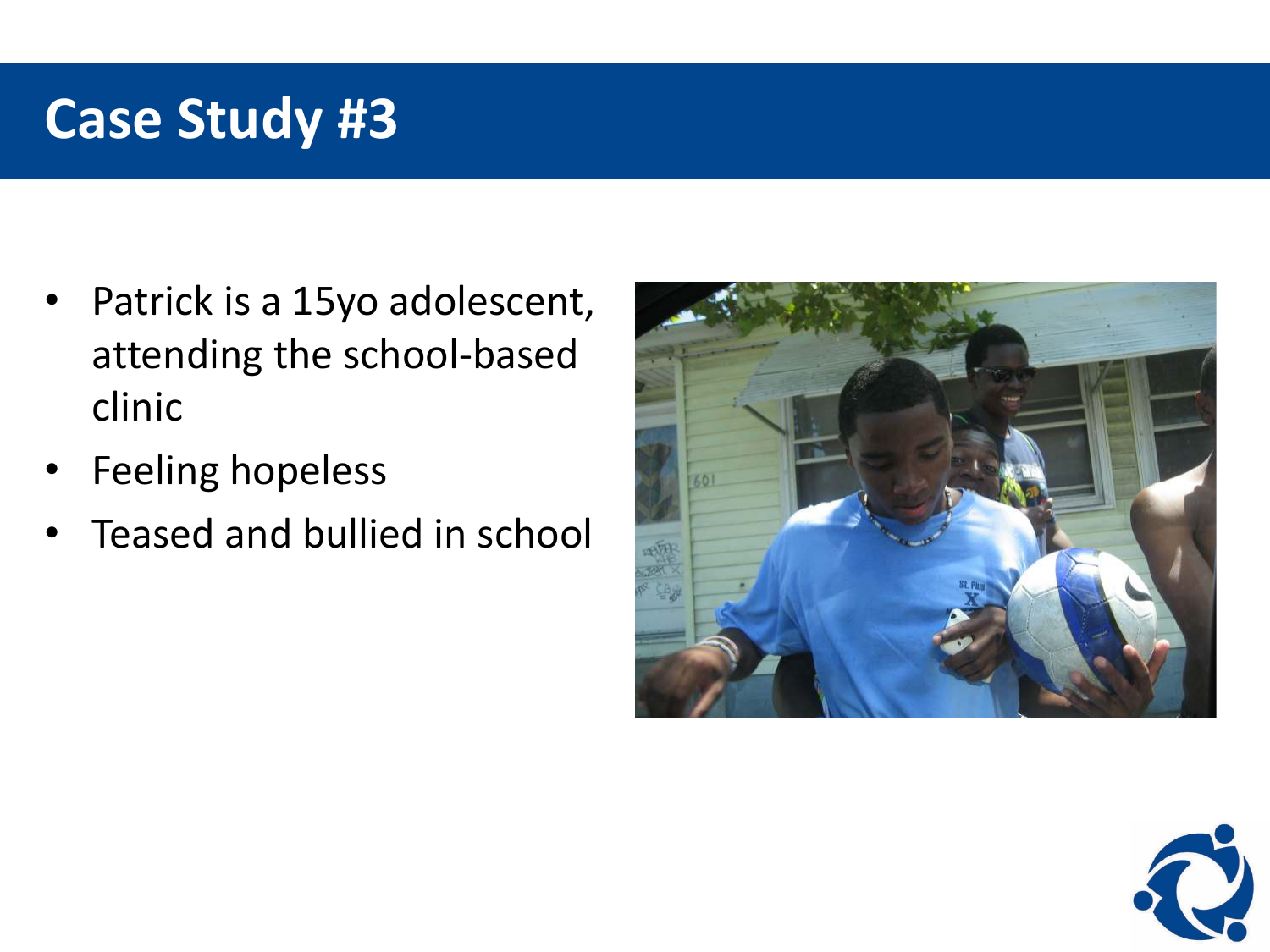- How should the health practitioner handle this situation?
- Should Patrick receive confidential services at the school clinic?
- How should parents be involved?



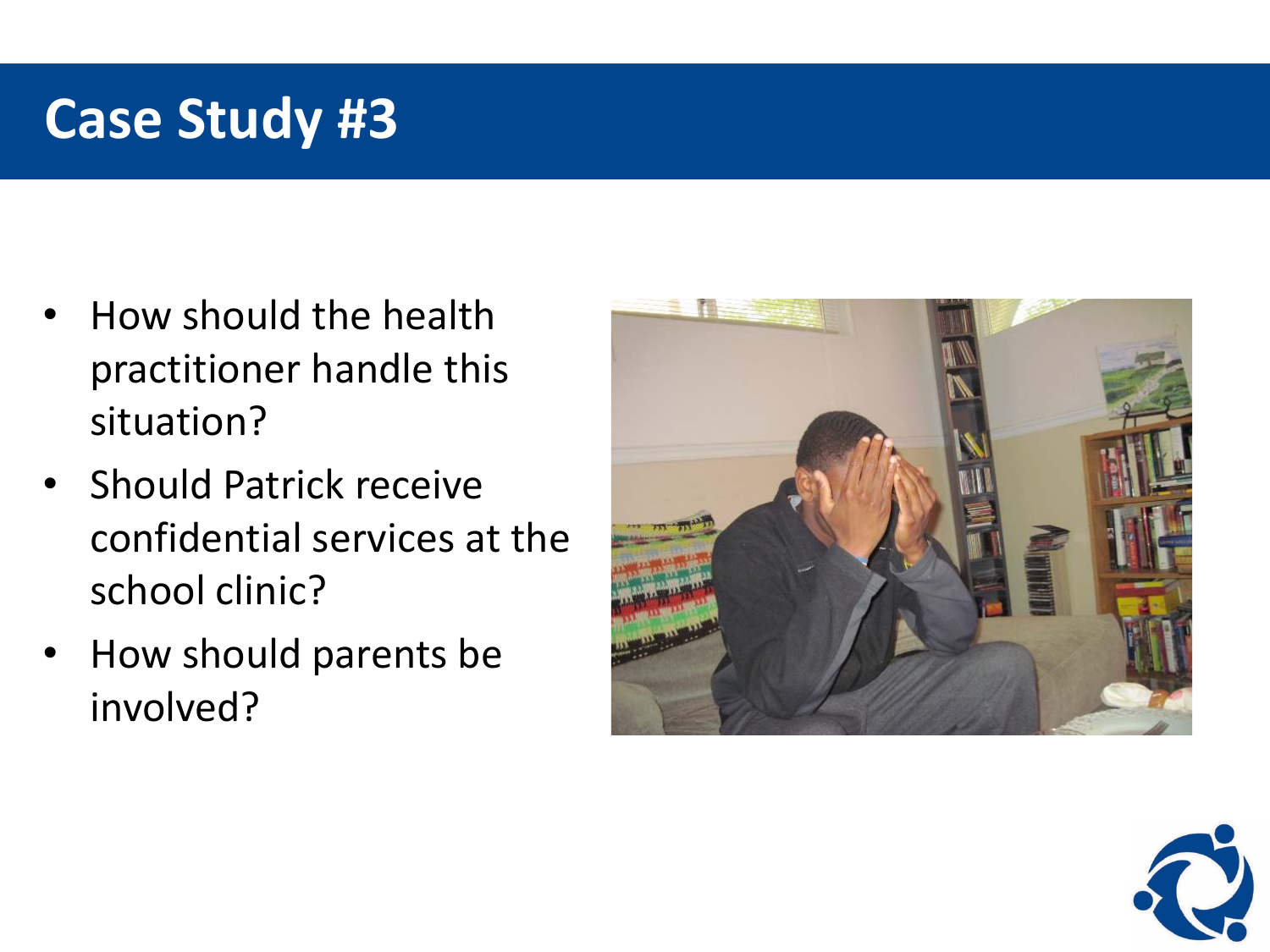- Ruth is a 17yo who comes to clinic for a routine physical
- The health care provider conducted an extensive gynecologic exam, even though Ruth had no gynecologic complaints
- It is her first exam, but she feels uncomfortable about this exam.
- What should Ruth do?



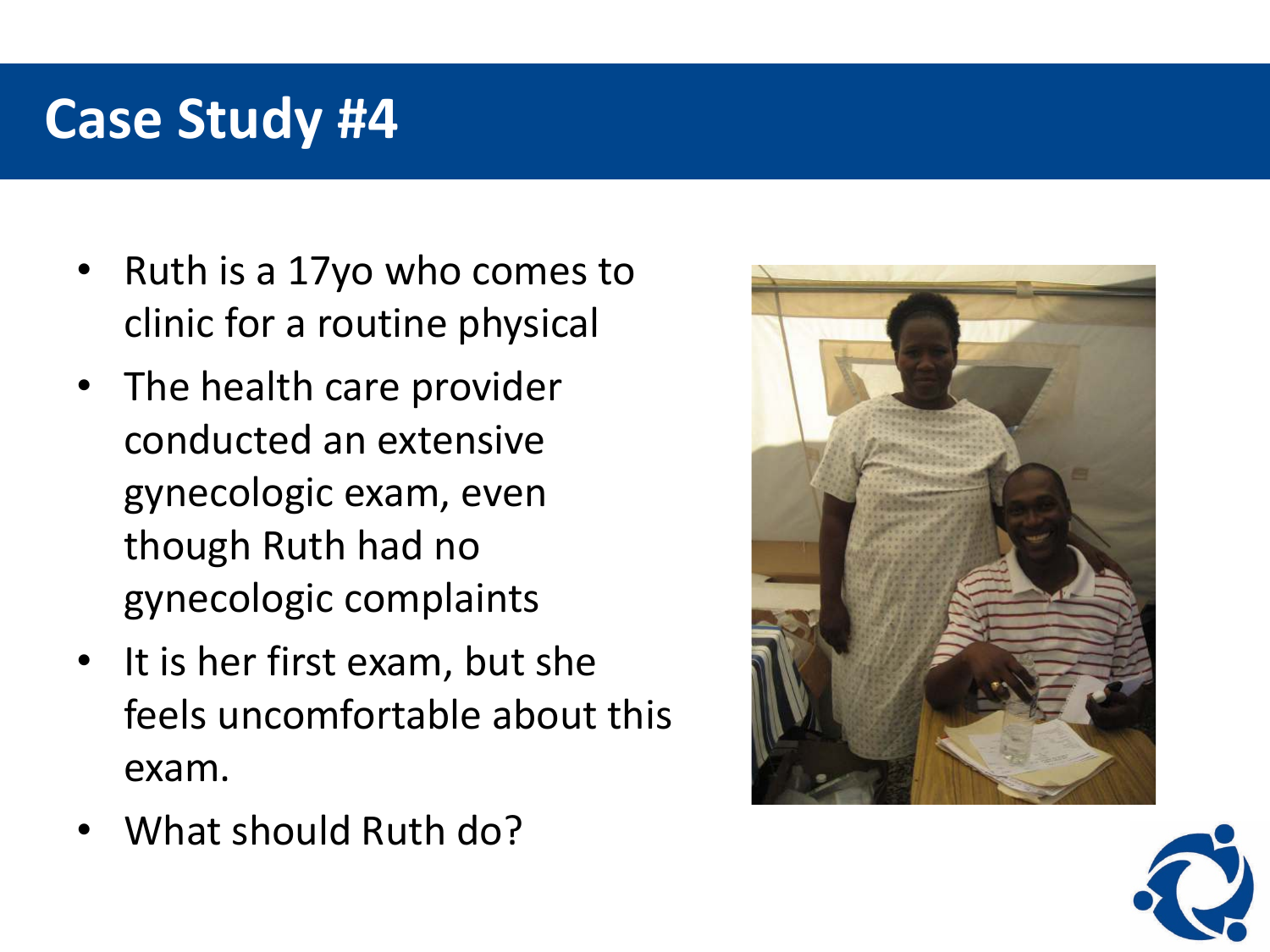#### **Adolescent Health Policy & Practice**

Confidentiality is mentioned but guidance for the health practitioner is lacking



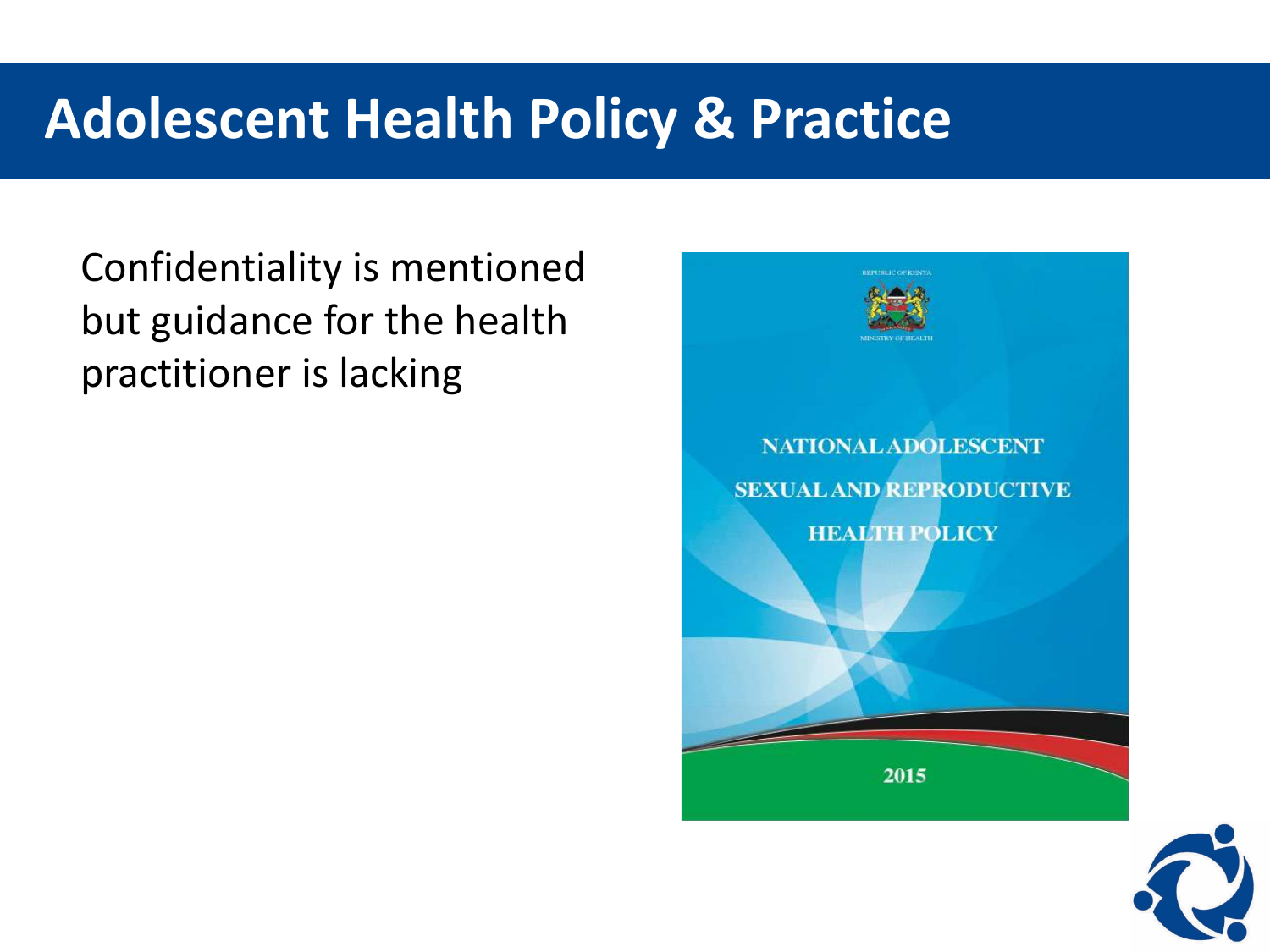#### **Global Adolescent Health Guidelines**

Advises the following:

- "Apply laws and policies with regards to informed consent, confidentiality and privacy."
- Little specific guidance for practitioner
- No mention of parental involvement as it relates to confidentiality



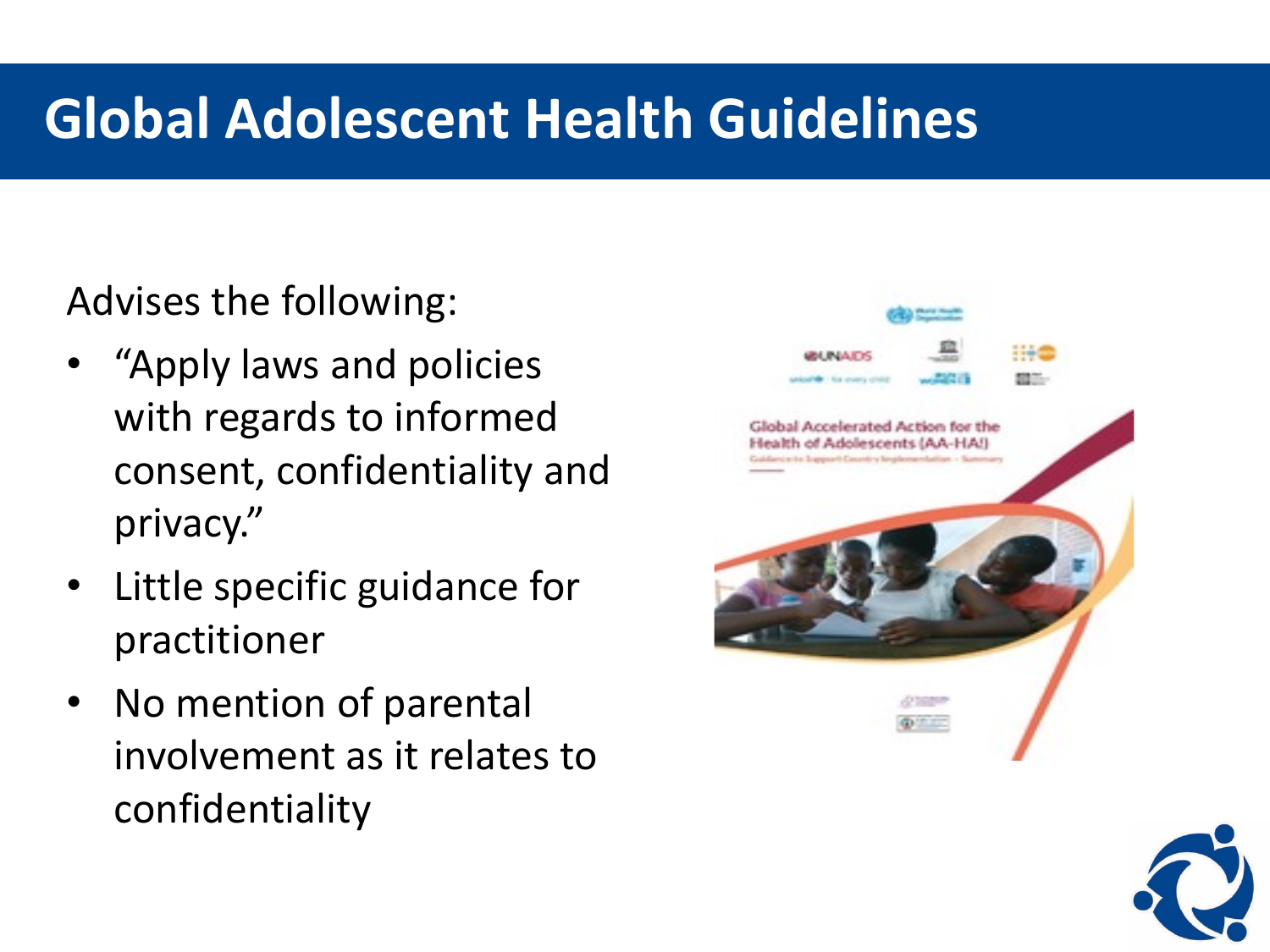#### **Recommendations**

- Help health practitioners to provide age-appropriate, culturally sensitive confidential services
- Include parents and adolescents in the discussions.
- Work with policy makers to improve policies and practice.



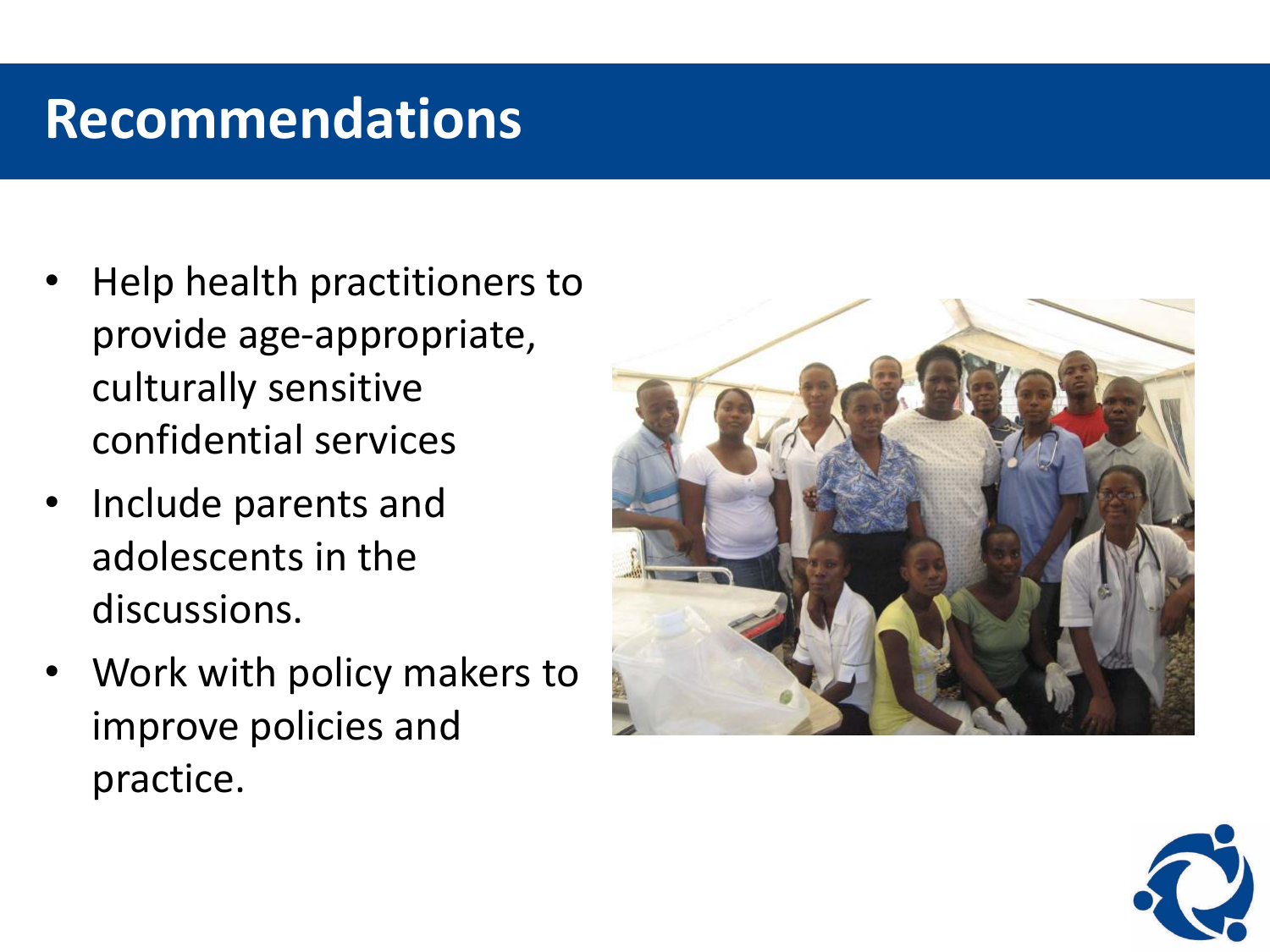#### **Q&A and Discussion**